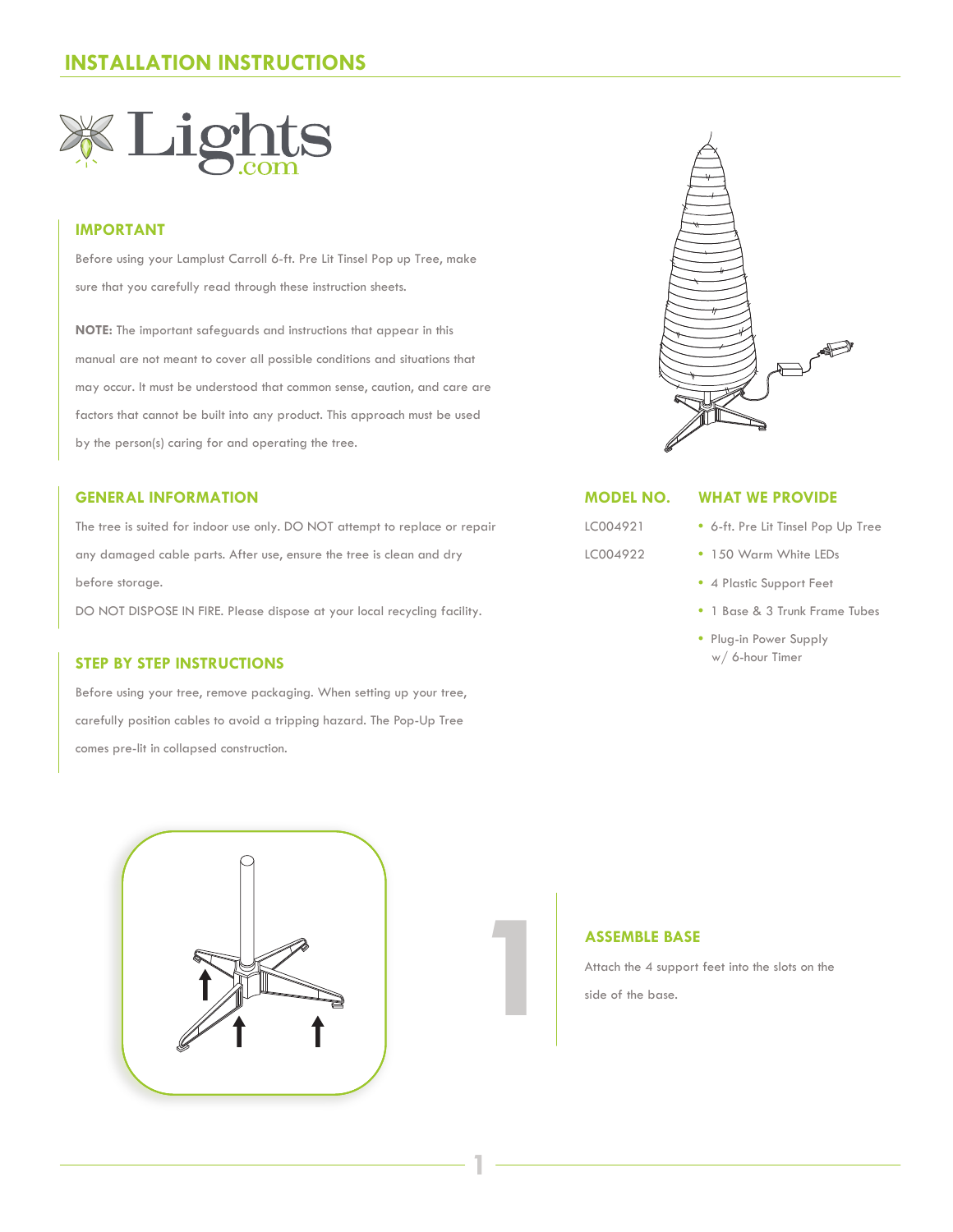



# **ASSEMBLE TRUNK FRAME TUBES**

Locate the three connectable trunk frame tubes and join these together making one main trunk frame.





# **INSTALL TREE**

Carefully fit tree over the top of the trunk frame ensuring that the top of the frame fits over and within the inner central rim of the tree. Carefully let the actual tree drop towards the ground, around the inner trunk frame. The tree will now be in its assembled form ready for use.



# **CONNECT POWER SOURCE TO TREE**

Carefully move the tree to your preferred position (ensuring that it is positioned on a rigid and level surface). Connect the wire coming from the tree to the transformer and ensure the gasket is secured tightly in place.

**4**